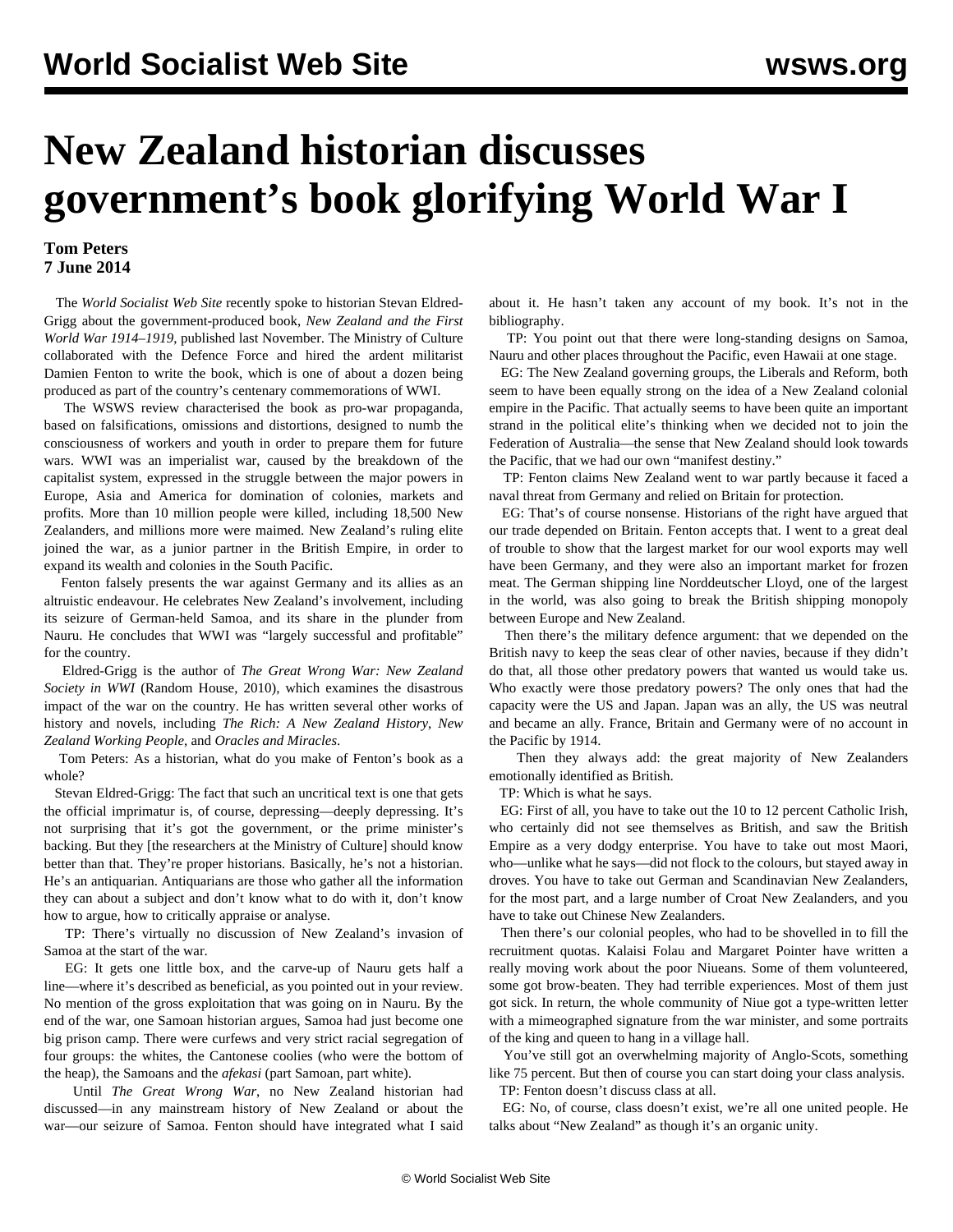It was really polarised. If you read the private papers of wealthy,

conservative people before the war, there was a widespread anxiety about revolution—as there was everywhere in the capitalist world. There was also the very strong idea that "the people"—the working class—had become too prosperous, too demanding, and had lost touch with reality, and that war would restore true values. That was very widespread in New Zealand among conservatives, just as much as it was in Prussia, England, France and St Petersburg.

TP: And it was a very militarised society, as you explain.

 EG: It was. One of the things I was struck by, when I first began looking at newspapers before the war, was the salience of military and naval images. The governors wore military uniforms. Children, boys and girls, wore naval uniforms. There was a lot of anger about compulsory military training among working class people and among Methodists and Baptists from the middle class. Those were the stalwarts of the peace movement.

 In fact, in the years before the war, pamphlets were being published back in Britain, by New Zealanders, warning British working class people not to accept the blandishments of the New Zealand government giving them assisted migration, because their sons would end up being turned into cannon fodder.

 TP: One of the shocking aspects of the book is that he completely endorses all the repressive measures taken by the government.

 EG: Yes. Ostensibly, of course, a war fought for democracy and freedom, that's what they kept banging on about. And the first thing you do, as soon as war breaks out, you bring in a whole lot of regulations to suppress democracy and freedom. As the war went on, the measures got sterner, and sterner, and sterner. They were continuing to strengthen them towards the end of the war.

TP: Anti-war meetings were prohibited.

 EG: Anti-conscription meetings were prohibited as well, once it was introduced. And you couldn't even speak in private against the war, so people were self-censoring.

 Amelia Turnbull, an ordinary citizen, while seated at the family breakfast table, heard her son-in-law say something about not caring if Germany won the war. She dobbed him in, and he was sent to prison for twelve months. A bewildered old Norwegian woman, on the railway station at Palmerston North, who was having trouble with her baggage, began to abuse "you Britishers", and she was sent to prison for six months.

 So you couldn't speak out, even in your own home. Of course, people did anyway, not everyone had that sort of mother-in-law.

 The tradition which I grew up in, in my mum's family, the unskilled working class, was that the whole thing was stupid: a stupid war. Mum had about eight uncles and of them one got into uniform. The others wagged, they ran away, they messed up the medicals. These were not idealistic conscientious objectors. These were just men who felt: this is stupid, it's a fat man's war, nothing to do with me.

 A lot of people ran away to Australia or the US, especially the Irish. That's another thing Fenton doesn't touch on, the Catholic Irish opposition.

 TP: He says there was a tiny proportion of people who resisted conscription.

 EG: He doesn't make any reference to the women's riot in Christchurch that I looked at [1]. The government was very careful to phase in conscription: first of all targeting the single, then later on the young married with no children. By the time the married with children were being conscripted in 1917, the anger was widespread, and you got those huge crowds protesting about conscription and wartime inflation.

 I was born in Blackball, a working class mining town, and in Blackball there's a well-known story. There were a lot of men running away from conscription, or who'd deserted from the army. Some cops arrived in town to try and track some of them down, and some people from the miners' union led the cops to the top of a big limestone bluff over what's called Coal Creek. And they said, "See down there? It's a long way, isn't it? If you come back here doing this again, you'll find yourself at the bottom." That was the feeling in places like that.

 There were quite a lot of strikes, because there was this increasing sense as the war went on that the working class were being shafted to pay for it. So they began to try to claw back some of their losses.

 TP: Fenton claims that this cartoon from the *Observer* [see left] in December 1916 "illustrates the public anger at the prospect of coal miners and workers in other essential industries using wartime conditions to win higher pay and better conditions."

 EG: "The public anger"! Rather than capitalist anger... It's worrying. The first task of a historian is to look at a piece of evidence and ask: who wrote it? Why did they write it? Who were they trying to persuade, of what, for what purpose? And he just doesn't do that. He just accepts the newspapers!

 TP: What do you think of how Fenton writes about the fighting itself? He praises the British general Douglas Haig and French general Henri-Philippe Petain, among others.

 EG: I just find it so distasteful. In the 1960s and 1970s, when the world of historiography was largely liberal and left, we were being told that these people were wholesale slaughterers of the working class. But then there was a reaction against this. The New Right came in and stripped off, quite quickly, the thin skin of leftish liberalism on a lot of people.

 So by the 1990s there were some historians in the old British Empire who were beginning to argue that the 60s and 70s response was just a sentimental, wet response, and a dry way of looking at it was: Britain won the war. That's good, because Britain is good, it stands for justice. So, how did it do it? By killing millions of its soldiers, but by killing *even more* millions of the other people's soldiers. Ipso facto, it was worth doing.

 Some historians also began to stress what had previously just been regarded by the liberal left as the British rationale for intervention, which was the invasion of Belgium and the violation of an international treaty. So I went to some pains to point out how Britain violated two international treaties as soon as the war broke out.

TP: By attacking German colonies in Africa...

 EG: Also, the British illegally and unilaterally, within a few months of the outbreak of war, defined contraband to mean anything going to the enemy, even to feed the civilians. But that's not discussed by Fenton.

TP: He generally sanitises the fighting and New Zealand's role.

 EG: He doesn't talk about the violence and exploitative behaviour of the New Zealand soldiers towards the Egyptians, which was all through the war. It was sustained and systematic.

 He talks briefly about what has become glamorised as a romantic interlude: the riot in the Cairo brothel district. This is "our boys" attacking a lot of sex workers, who are making a really crap living. There's no suggestion that the men, by buying these sexual services, are exploiting them. Then they get beaten up for their pains and have their houses burnt down.

 TP: He says there was "mutual hostility" between the Egyptians and the Allied soldiers.

 EG: Yes, as though it equals out. Rather than the New Zealanders being in an occupation force, with the population naturally enough not wanting to be occupied. The accounts of people who were there, written subsequently, talk about a lot of nasty stuff: New Zealand soldiers taking pot shots at Egyptians from the trains—things like that.

 TP: What do you think of the images in the book, which are a large part of it?

 EG: The pictures are easy to look at and hardly any of them show the cost. Look at this painting of Gallipoli [see above]. Where's the blood? Where are the body parts? That was a really disgusting battle. Within an